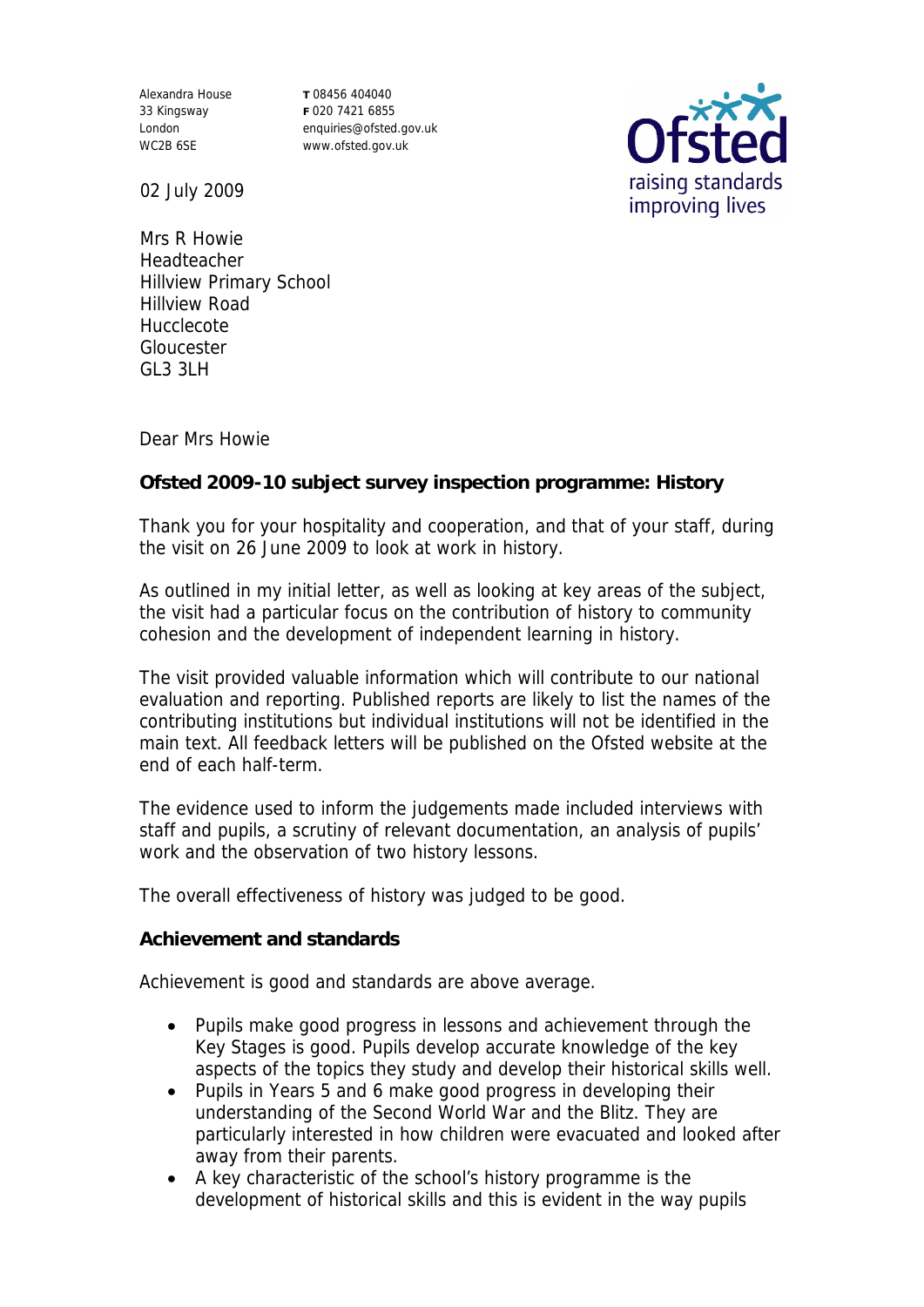across the school can evaluate historical sources accurately and make sound inferences. This was well illustrated when Years 1 and 2 were invited to use sources to plan a museum celebrating the life and times of Grace Darling.

- Pupils say they enjoy their history lessons and particularly like finding out about their local area.
- Pupils' attitudes and behaviour are good. They settle to their tasks quickly and develop their social skills well. They help each other out in discussions and share their ideas willingly. They listen carefully and are confident enough to ask questions when they are unsure.

**Quality of teaching and learning**

The quality of teaching and learning is good.

- Teachers have good subject knowledge which they use well to ask interesting and stimulating questions. Feedback in books and on sheets is good and pupils say teachers' comments help them to improve their work.
- Tasks are well paced and time is used effectively to ensure that all pupils can contribute something of value to the lessons.
- Classroom displays are designed well to enable pupils to get a sense of period and to celebrate their finished products.
- Pupils are generally set challenging tasks, particularly in relation to evaluating sources and explaining how reliable they are for showing what conditions were like.
- Teachers are enthusiastic about their history work and involve the pupils in planning their work well.
- Teachers use assessment for learning well, but the use of new 'I can' statements is inconsistent across the school and teachers lack confidence in making end of key stage level of attainment judgements.

**Quality of the curriculum** 

The curriculum is outstanding.

- The school has worked hard to plan an interesting themed and skillsbased curriculum within which history acts as a driver for a number of the key themes.
- The links across subjects are well planned so that pupils develop their knowledge well and are encouraged to make their own connections between themes and topics.
- There is strong continuity and progression through the key stages and skills are revisited very effectively.
- Pupils' history experiences are supported very well by a wide range of history visits and themed residential events. Very good use is made of local museum services and theatre groups. Parents are often involved with their children's work and researching the visits made.
- History lessons are very well supported by the use of information and communication technology (ICT), as with preparing historical accounts of life in Roman times and the Second World War. The computer room is used for both discrete ICT education and history lessons.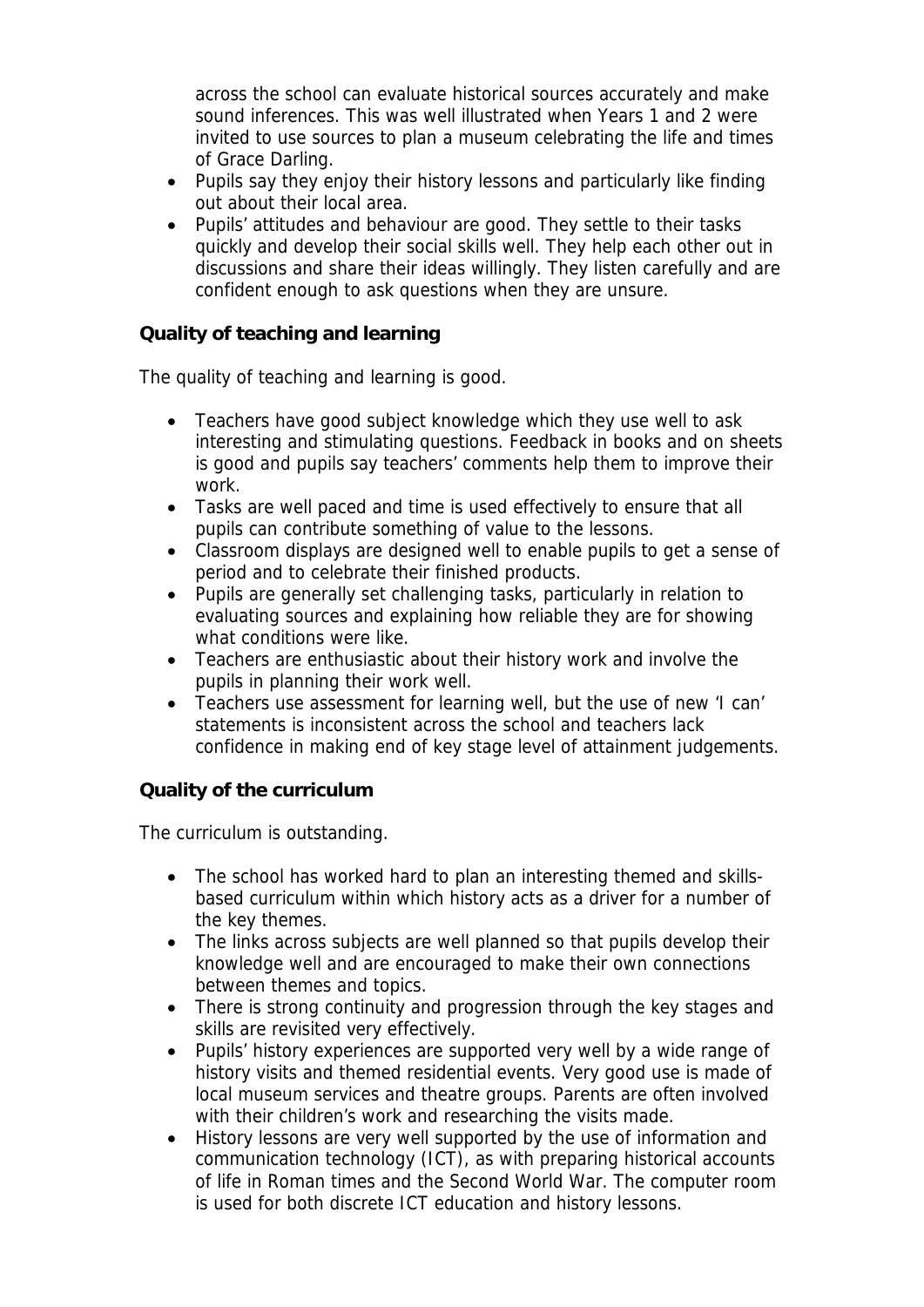• The school provides professional development to other local authorities on developing a skills-based curriculum.

**Leadership and management**

The leadership and management of history are outstanding.

- The headteacher currently jointly shares the leadership of the subject with a new curriculum lead member of staff and she is helping her to develop the subject extremely well. There is clear direction for the subject and extremely good documentation and subject planning.
- The joint leads have developed an accurate analysis of strengths and weaknesses and the subject self-evaluation is based on rigorous monitoring of teaching and regular scrutiny of the work of pupils.
- Assessment procedures are good and the joint leads have made excellent plans to increase the accuracy and rigour of regular assessments based on 'I can' statements, and to improve the level of attainment judgements made by teachers at the end of term and key stages.
- The outstanding leadership and management have contributed to the subject being highly popular across the school and have brought about rapid improvement in standards and achievement in recent years.
- Teachers are supported well by the subject leaders and all have had excellent training in developing new approaches to history teaching.

**Subject issue: the contribution of history to community cohesion**

The contribution of history to community cohesion is good.

- History makes a strong contribution to enhancing pupils' awareness and understanding of the community around them. The local history aspects and world topics help to cement this good contribution.
- Pupils were able to talk knowledgably about different cultures and religions and work in books and presentations demonstrated they were becoming aware of life in a culturally diverse society.
- The school has evaluated its contribution to community cohesion and is aware of what it needs to do further to strengthen its understanding of the needs of different groups in its locality.

**Subject issue: the development of independent learning in history**

The development of independent learning in history is good.

- Pupils work in a very supportive environment where they are often challenged to 'think for themselves' about aspects of topics and to come up with their own ideas.
- Pupils are given many opportunities to work individually and with others. They are also given many tasks to do outside the classroom at home, and pupils said they value these activities.
- Pupils are enthusiastic about undertaking their own researches into history topics and liked presenting their findings to the rest of the class.